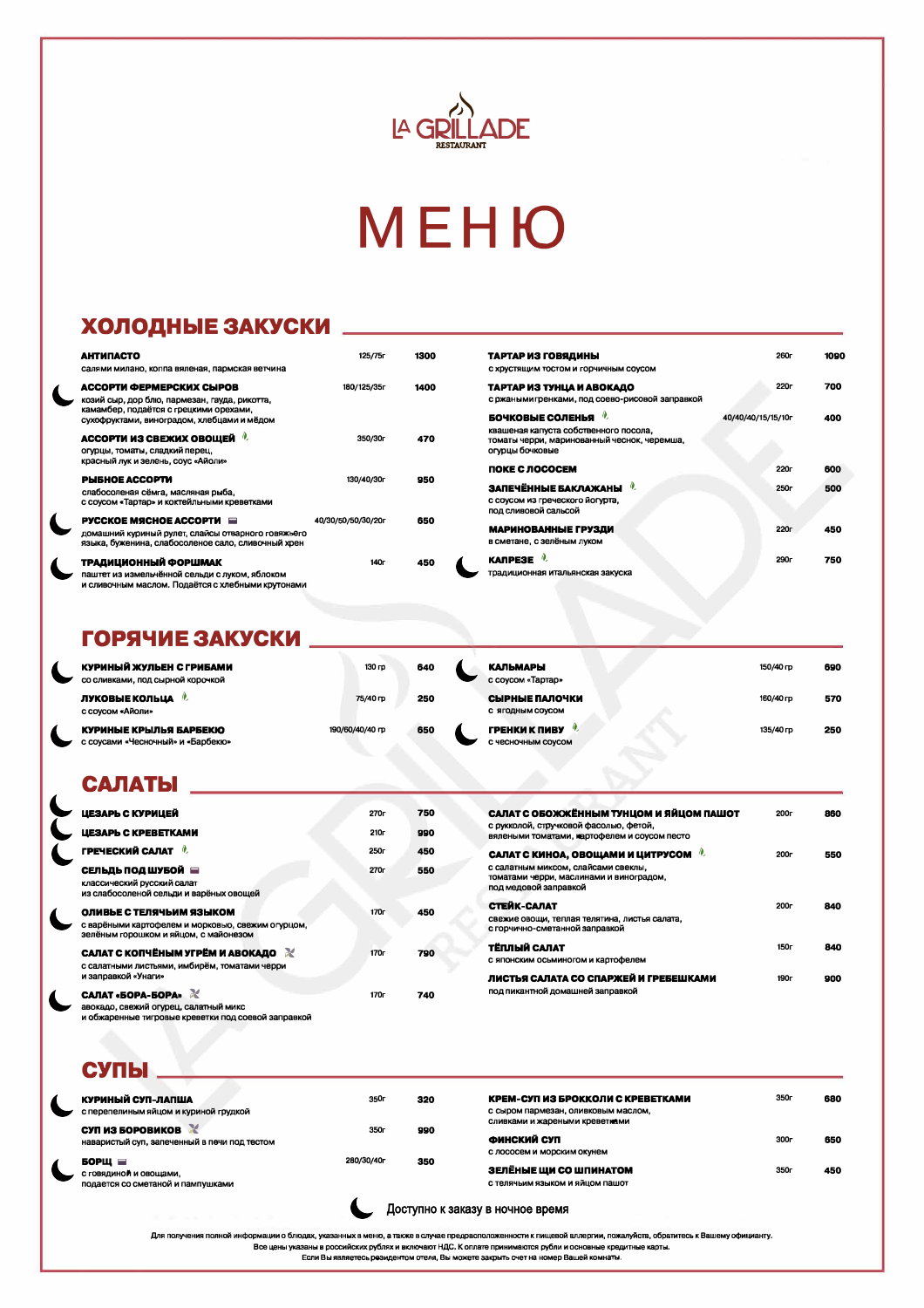# ПАСТА/РИЗОТТО ———————

| <b>КАРБОНАРА</b>                                                                                        | 350r             | 600  |
|---------------------------------------------------------------------------------------------------------|------------------|------|
| С ЛОСОСЕМ И ЗЕЛЁНЫМ ГОРОШКОМ<br>в сливочном соусе, с пармезаном                                         | 350r             | 1100 |
| C KPEBETKAMM<br>в томатном соусе, с чесноком и томатами черри                                           | 350 <sub>r</sub> | 1200 |
| ЛАЗАНЬЯ БОЛОНЬЕЗЕ<br>домашняя лазанья из говядины и свинины,<br>с соусом «Болоньезе» и сыром «Пармезан» | 350r             | 750  |
| АЛИО ОЛИО<br>с перцем чили, чесноком, петрушкой и пармезаном                                            | 350r             | 450  |
| <b>МАФАЛЬДИНЕ</b><br>с грибами и куриной грудкой в сливочном соусе                                      | 350r             | 650  |
| ПАСТА НЕРО С МОРЕПРОДУКТАМИ<br>В СЛИВОЧНО-ВИННОМ СОУСЕ                                                  | 250г             | 1090 |
| РИЗОТТО С БЕЛЫМИ ГРИБАМИ<br>с пармской ветчиной, вялеными томатами<br>и пармезаном                      | 200г             | 750  |

### РЫБА/МОРЕПРОДУКТЫ \_\_\_\_\_

| КОТЛЕТЫ ИЗ ЩУКИ<br>с розовым картофельным пюре     | 100/150/50/30r | 700  |
|----------------------------------------------------|----------------|------|
| ГРИЛЬ                                              |                |      |
| СТЕЙК ИЗ ЛОСОСЯ<br>с шафрановым соусом             | 170/40/35r     | 1800 |
| ДОРАДО с лимонным соусом                           | 365/40/35r     | 1300 |
| <b>КРЕВЕТКИ</b> с соусом «Сладкий чили»            | 160/30/40r     | 1500 |
| МОРСКОЙ ОКУНЬ<br>с овощным соте и томатной сальсой | 130/190/50r    | 900  |
| ФИЛЕ СИБАСА<br>с овощами и тыквенным муссом        | 150/155/45r    | 1300 |
| УГОЛЬНАЯ ПЕЧЬ JOSPER                               |                |      |
| СТЕЙК ИЗ ТУНЦА с лимонным соусом                   | 150/40/35r     | 1800 |

### **МЯСО/ПТИЦА**

| ПЕЛЬМЕНИ —<br>на ваш выбор: в бульоне или обжаренные с луком,<br>подаются со сметаной и зеленью                                                                                            | 220/40r           | 650 |
|--------------------------------------------------------------------------------------------------------------------------------------------------------------------------------------------|-------------------|-----|
| ТРАДИЦИОННЫЙ БЕФСТРОГАНОВ<br>с картофельным пюре, солёными огурцами<br>и каперсами                                                                                                         | 200/200/20r       | 890 |
| ГОВЯЖЬИ ЩЁЧКИ<br>в соусе из чернослива и красного вина,<br>с пюре из картофеля и корня сельдерея                                                                                           | 120/150/50r       | 900 |
| ЦЫПЛЁНОК «АЛЛА ДЬЯВОЛА»<br>в чесночной заправке, с шашлычным соусом                                                                                                                        | 470/45/40r        | 900 |
| <b><i>TAMEYPFEP «FOUR POINTS BY SHERATON»</i></b><br>変<br>рубленая говяжья котлета в булочке с сыром,<br>беконом и жареным яйцом. Подается с картофелем фри<br>и салатом из свежей капусты | 405/100/45/40/40r | 890 |

| КЛУБНЫЙ СЭНДВИЧ<br>с куриным филе, хрустящим беконом и томатами,<br>подается с картофелем фри и кетчупом | 360/50/100/40r | 800 |
|----------------------------------------------------------------------------------------------------------|----------------|-----|
| РЁБРЫШКИ СВИНЫЕ БАРБЕКЮ                                                                                  | 270/130r       | 990 |
| в медово-горчичном соусе, с овощами                                                                      |                |     |

#### **УГОЛЬНАЯ ПЕЧЬ JOSPER**

| МЕДАЛЬОНЫ ИЗ СВИНИНЫ с перечным соусом | 150/40/5r  | 690  |
|----------------------------------------|------------|------|
| БАРАНЬЯ КОРЕЙКА с шашлычным соусом     | 170/40/5r  | 2400 |
| ФИЛЕ МИНЬОН с соусом «Красное вино»    | 170/40/5r  | 2200 |
| РИБАЙ СТЕЙК с соусом «Красное вино»    | 210/40/10r | 3700 |
| <b>КУРИНАЯ ГРУДКА</b> с соусом «Карри» | 190/10/40г | 650  |
| УТИНАЯ ГРУДКА с цитрусовым соусом      | 140/40/40r | 990  |

| ------------                                                                                          |      |     |                                                                                                                   |                  |     |
|-------------------------------------------------------------------------------------------------------|------|-----|-------------------------------------------------------------------------------------------------------------------|------------------|-----|
| ЦЫПЛЁНОК БЛЮ ЧИЗ<br>соус «Альфредо», куриное филе гриль, томаты,<br>моцарелла, блю чиз, сладкая груша | 620r | 850 | <b>МАРГАРИТА</b><br>томатный соус, томаты, моцарелла,<br>итальянские травы                                        | 620 <sub>r</sub> | 850 |
| <b>ПЕПЕРОНИ</b>                                                                                       | 535r | 800 | <b>ВЕГЕТАРИАНСКАЯ</b>                                                                                             | <b>600г</b>      | 750 |
| томатный соус, пикантная пеперони, моцарелла                                                          |      |     | томатный соус, песто, моцарелла, томаты, шампиньоны,<br>перец болгарский, баклажан, лук, оливки, орегано, базилик |                  |     |
| <b>ЧЕТЫРЕ СЫРА</b>                                                                                    | 550r | 850 |                                                                                                                   |                  |     |
| соус «Альфредо», моцарелла, чеддер, гауда,<br>DRIGGAL DREAMO                                          |      |     |                                                                                                                   |                  |     |

### ГАРНИРЫ ..

ПИЦЦА

| <b>ОВОЩИ ГРИЛЬ</b> &<br>томаты, цукини, баклажан и болгарский перец | 160г                | 350 |  |
|---------------------------------------------------------------------|---------------------|-----|--|
| <b>КАРТОФЕЛЬФРИ</b> •                                               | 150/40 <sub>r</sub> | 250 |  |
| ШАМПИНЬОНЫ ГРИЛЬ <sup>(1)</sup>                                     | 120 <sub>r</sub>    | 380 |  |
|                                                                     |                     |     |  |

| <b>МИКС САЛАТ</b>                                                                          | 80г  | 390 |
|--------------------------------------------------------------------------------------------|------|-----|
| листья салата с томатами черри и огурцами,<br>под бальзамическим кремом и оливковым маслом |      |     |
| <b>КАРТОФЕЛЬНОЕ ПЮРЕ 4.</b>                                                                | 150г | 220 |
| <b>PHC GACMATH</b>                                                                         | 150г | 280 |

### ДЕСЕРТЫ

| МОРКОВНЫЙ ТОРТ                                | 150/10r            | 390 |  |
|-----------------------------------------------|--------------------|-----|--|
| ШОКОЛАДНЫЙ ТОРТ «ПРАГА»                       | 145/10r            | 450 |  |
| <b>ЧИЗКЕЙК «NEW YORK»</b>                     | 120/30r            | 380 |  |
| ПИРОЖНОЕ СМОРОДИНОВЫЙ ПЛОМБИР                 | 180г               | 550 |  |
| с ягодами чёрной смородины и сливочным кремом |                    |     |  |
| ЗЕМЛЯ В ИЛЛЮМИНАТОРЕ                          | 155г               | 550 |  |
| шоколадный мусс на тёмном бисквите,           |                    |     |  |
| с вишнёвой прослойкой                         |                    |     |  |
| <b>MOPOXEHOE B ACCOPTHMEHTE</b>               | 40/10 <sub>r</sub> | 200 |  |
| ванильное, клубничное или шоколадное          |                    |     |  |
| СОРБЕТ                                        | 40г                | 250 |  |

лимон-лайм или манго

| <b>ФРУКТОВОЕ АССОРТИ</b>                  | 350 <sub>r</sub> | 480 |
|-------------------------------------------|------------------|-----|
| яблоко, груша, киви, ананас, виноград     |                  |     |
| ТОРТ ШОКОЛАД-КЛЮКВА                       | 180г             | 390 |
| с клюквенным конфи и шоколадным кремом    |                  |     |
| НЕШОКОЛАДНЫЙ ЭСТЕРХАЗИ                    | 125r             | 450 |
| на муке из грецкого ореха                 |                  |     |
| АССОРТИ ДОМАШНИХ КОНФЕТ                   | 80 <sub>r</sub>  | 270 |
| ПАРАД ПЛАНЕТ                              | 130 <sub>r</sub> | 400 |
| макароны с начинкой из шоколадного ганаша |                  |     |
| и конфи из чёрной смородины               |                  |     |



Для получения полной информации о блюдах, указанных в меню, а также в случае предрасположенности к пищевой аллергии, пожалуйста, обратитесь к Вашему официанту.

Все цены указаны в российских рублях и включают НДС. К оплате принимаются рубли и основные кредитные карты.

Если Вы являетесь резидентом отеля, Вы можете закрыть счет на номер Вашей комнаты.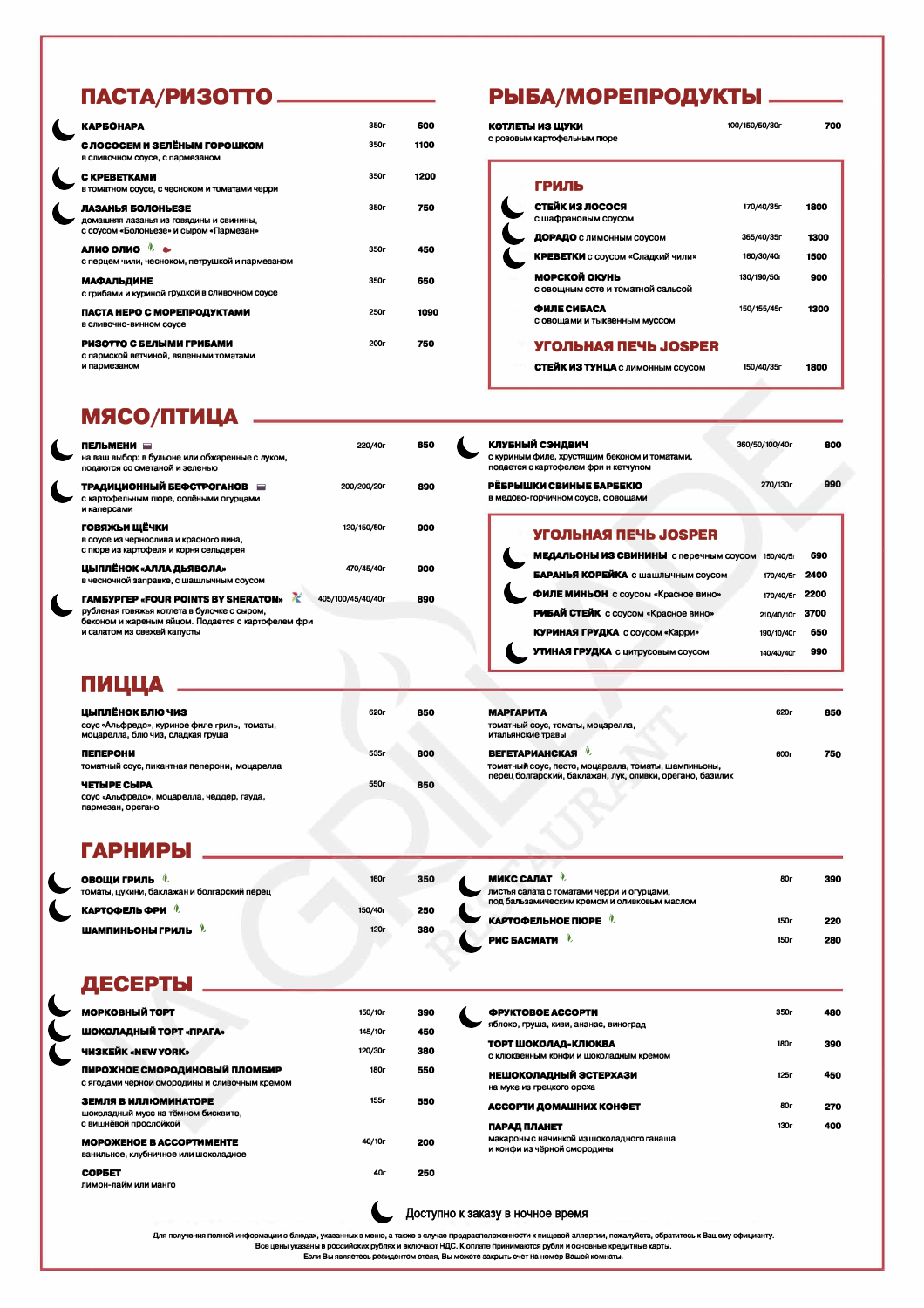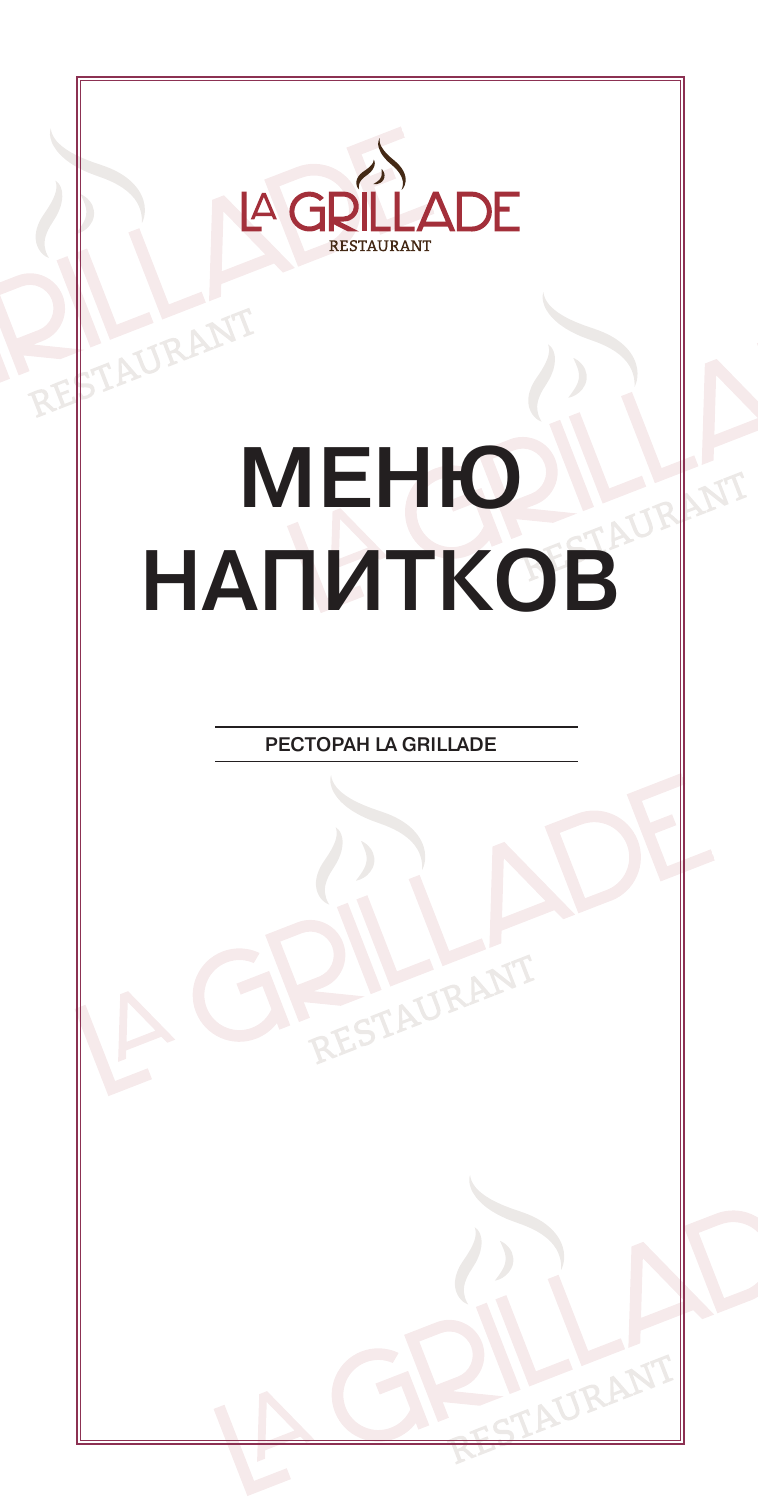# **ВИНО ПО БОКАЛАМ**

| КРАСНОЕ ВИНО                                  |             |           |                   |     |
|-----------------------------------------------|-------------|-----------|-------------------|-----|
| <b>CONTI SERRISTORI CHIANTI</b><br>Санджовезе | Cyxoe       | Италия    | 0.15 <sub>π</sub> | 640 |
| <b>CAMDEN PARK SHIRAZ</b><br>Шираз            | Полусухое   | Австралия | 0.15 <sub>J</sub> | 680 |
| <b>СИКОРЫ</b><br>Каберне Совиньон             | Cyxoe       | Россия    | 0.15 <sub>π</sub> | 700 |
| БЕЛОЕ ВИНО                                    |             |           |                   |     |
| <b>PINOT GRIGIO</b><br>Пино Гриджио           | Полусухое   | Италия    | 0.15 <sub>π</sub> | 540 |
| <b>SOAVE DOC</b><br>Гарганега                 | Cyxoe       | Италия    | 0.15 <sub>π</sub> | 540 |
| ИГРИСТОЕ ВИНО                                 |             |           |                   |     |
| БАЛАКЛАВА ШАРДОНЕ<br>Шардоне                  | Cyxoe       | Крым      | 0.15 <sub>π</sub> | 450 |
| БАЛАКЛАВА МУСКАТ<br>Мускат                    | Полусладкое | Крым      | 0.15 <sub>π</sub> | 450 |

# **ИГРИСТОЕ ВИНО ШАМПАНСКОЕ**

| БАЛАКЛАВА ШАРДОНЕ<br>Шардоне                                                      | Cyxoe       | Крым    | 0.75 <sub>π</sub> | 2250  |
|-----------------------------------------------------------------------------------|-------------|---------|-------------------|-------|
| БАЛАКЛАВА МУСКАТ<br>Мускат                                                        | Полусладкое | Крым    | 0.75 <sub>π</sub> | 2250  |
| БАЛАКЛАВА ПИНО НУАР,<br>PO30BOE<br>Пино Нуар                                      | Cyxoe       | Крым    | 0.75 <sub>π</sub> | 2250  |
| <b>CANTI ASTI</b><br>Мускат                                                       | Сладкое     | Италия  | 0.75 <sub>π</sub> | 4200  |
| <b>PROSECCO</b><br>Глера                                                          | Cyxoe       | Италия  | 0.75 <sub>π</sub> | 4700  |
| <b>LANSON BLACK LABEL BRUT</b><br>Пино Нуар, Шардоне, Пино Менье                  | Cyxoe       | Франция | 0.75 <sub>π</sub> | 16400 |
| <b>VEUVE CLICQUOT BRUT</b><br>Пино Нуар, Шардоне, Пино Менье                      | Cyxoe       | Франция | 0.75 <sub>π</sub> | 14600 |
| <b>MOET&amp;CHANDON</b><br><b>BRUT IMPERIAL</b><br>Пино Нуар, Шардоне, Пино Менье | Cyxoe       | Франция | 0.75 <sub>π</sub> | 15900 |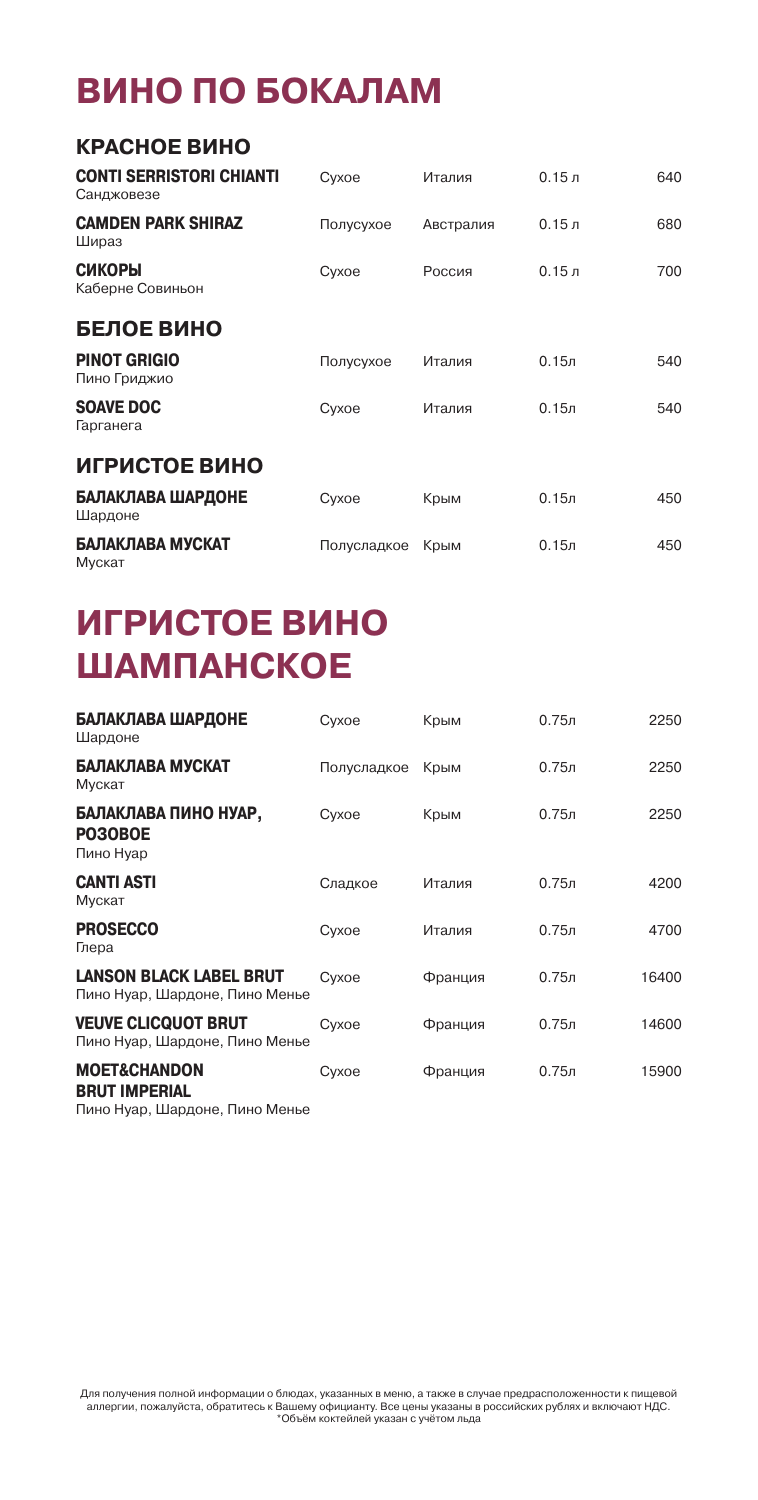### **РОССИЯ**

| КРАСНОЕ ВИНО                                                            |       |                      |                   |       |
|-------------------------------------------------------------------------|-------|----------------------|-------------------|-------|
| СИКОРЫ<br>Каберне Совиньон                                              | Сухое | Кубань               | 0.75J             | 3500  |
| <b>БЕЛОЕ ВИНО</b><br><b>СИКОРЫ</b><br>Шардоне                           | Сухое | Кубань               | 0.75J             | 3500  |
| <b>ФРАНЦИЯ</b>                                                          |       |                      |                   |       |
| КРАСНОЕ ВИНО                                                            |       |                      |                   |       |
| <b>GRAND BATEAU ROUGE</b><br>Мерло, Каберне Совиньон                    | Cyxoe | Бордо                | 0.75л             | 6300  |
| <b>BOURGOGNE PINOT</b><br><b>NOIR LA VIGNEE</b><br>Пино Нуар            | Cyxoe | Бургундия            | 0.75л             | 8900  |
| <b>CHATEAUNEUF-DU-PAPE</b><br><b>TELEGRAMME</b><br>Гренаш, другие сорта | Сухое | Долина Роны          | 0.75 <sub>π</sub> | 14800 |
| <b>CHATEAU LA SERRE</b><br>Мерло, Каберне Фран                          | Cyxoe | Бордо                | 0.75л             | 19400 |
| РОЗОВОЕ ВИНО                                                            |       |                      |                   |       |
| <b>COEUR DU ROUET</b><br>Гренаш, Сенсо                                  | Cyxoe | Прованс              | 0.75л             | 6400  |
| <b>БЕЛОЕ ВИНО</b>                                                       |       |                      |                   |       |
| <b>VIOGNIER ILES BLANCHES</b><br>Вионье                                 | Сухое | Долина Роны          | 0.75л             | 5600  |
| <b>PETIT CHABLIS</b><br>Шардоне                                         | Cyxoe | Бургундия,<br>Шабли  | 0.75 <sub>π</sub> | 8900  |
| <b>GRAND BATEAU BLANC</b><br>Совиньон Блан, Семийон                     | Cyxoe | Бордо                | 0.75 <sub>π</sub> | 6300  |
| <b>CHABLIS GRAND CRU</b><br>Шардоне                                     | Cyxoe | Бургундия,<br>Шабли  | 0.75 <sub>π</sub> | 26000 |
| <b>POUILLY-FUME EN TRAVERTIN</b><br>Совиньон Блан                       | Сухое | Долина Луары 0.75л   |                   | 8400  |
| <b>ГЕРМАНИЯ</b>                                                         |       |                      |                   |       |
| <b>БЕЛОЕ ВИНО</b>                                                       |       |                      |                   |       |
| <b>RIESLING</b><br>Рислинг                                              |       | Полусухое Рейнгессен | $0.75$ л          | 3600  |
| ПОРТУГА ПИО                                                             |       |                      |                   |       |

### **ПОРТУГАЛИЯ**

| БЕЛОЕ ВИНО                              |       |       |                   |      |
|-----------------------------------------|-------|-------|-------------------|------|
| ГАЗЕЛА ВИНЬО ВЕРДЕ<br>Лаурейро, Педерна | Cyxoe | Миньо | 0.75 <sub>π</sub> | 3400 |

Для получения полной информации о блюдах, указанных в меню, а также в случае предрасположенности к пищевой<br>аллергии, пожалуйста, обратитесь к Вашему официанту. Все цены указаны в российских рублях и включают НДС.<br>Мобей мо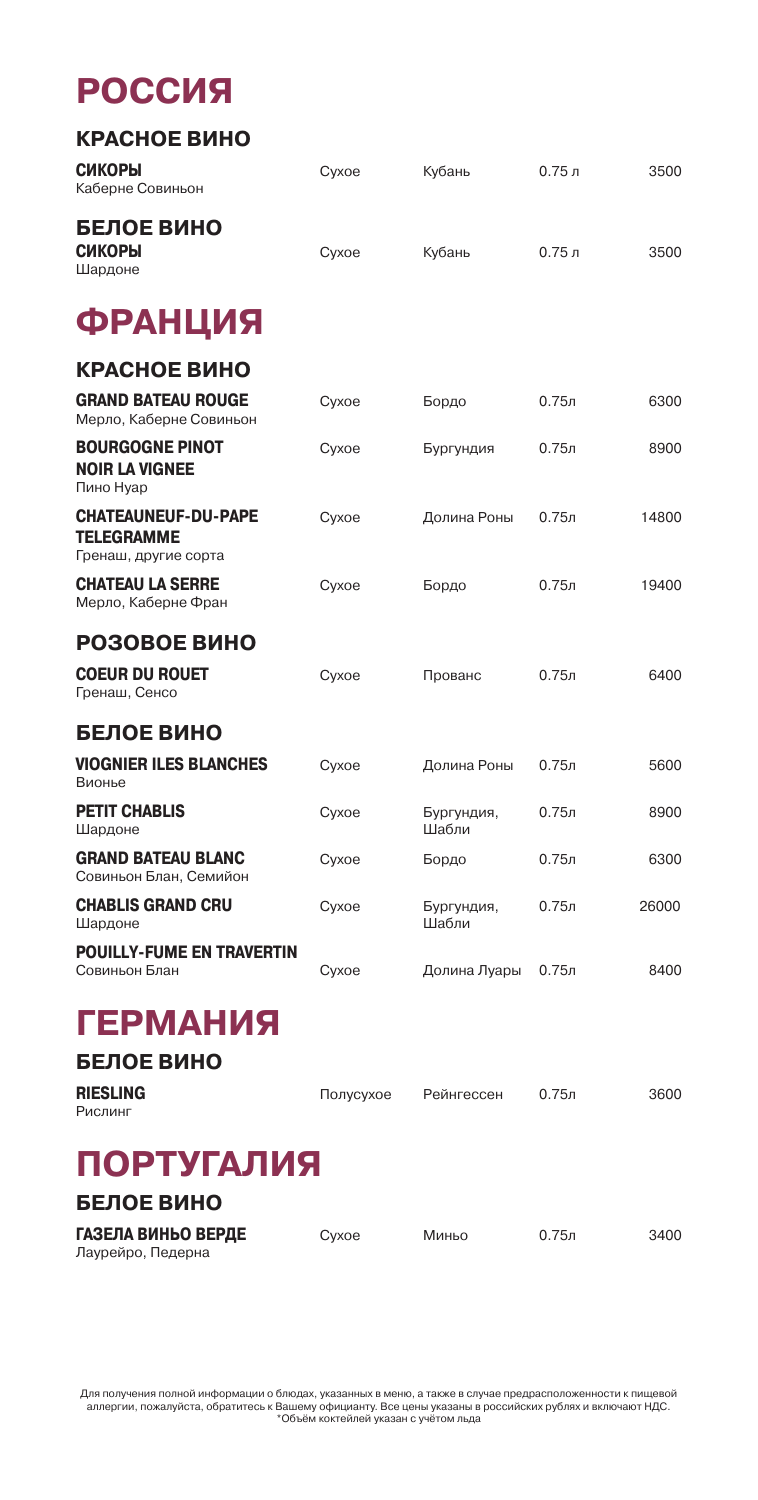### **АВСТРИЯ**

| <b>БЕЛОЕ ВИНО</b>                                     |             |                                |                   |       |
|-------------------------------------------------------|-------------|--------------------------------|-------------------|-------|
| ГРЮНЕР ВЕРТЛИНЕР<br><b>КЛАССИК</b><br>Грюнер Вертлине | Cyxoe       | Нижняя<br>Австрия              | 0.75 <sub>π</sub> | 5200  |
| ГРУЗИЯ                                                |             |                                |                   |       |
| КРАСНОЕ ВИНО                                          |             |                                |                   |       |
| <b>SAPERAVI SHILDIS MTEBI</b><br>Саперави             | Cyxoe       | Кахетия                        | 0.75 <sub>π</sub> | 3200  |
| <b>KINDZMARAULI SHILDIS MTEBI</b><br>Саперави         | Полусладкое | Кахетия                        | $0.75$ л          | 3800  |
| <b>ИСПАНИЯ</b>                                        |             |                                |                   |       |
| КРАСНОЕ ВИНО                                          |             |                                |                   |       |
| <b>SIGLO</b><br>Гарнача, Темпранильо                  | Cyxoe       | Риоха                          | $0.75$ л          | 3900  |
| ИТАЛИЯ                                                |             |                                |                   |       |
| КРАСНОЕ ВИНО                                          |             |                                |                   |       |
| БАРБЕРА Д`АЛЬБА<br>Барбера                            | Cyxoe       | Пьемонт                        | 0.75 <sub>π</sub> | 9400  |
| <b>REGALEALI NERO D'AVOLA</b><br>Неро Д'авола         | Cyxoe       | Сицилия                        | $0.75$ л          | 5900  |
| <b>CANTI BAROLO</b><br>Неббиоло                       | Cyxoe       | Пьемонт                        | 0.75 <sub>π</sub> | 9400  |
| <b>BRUNELLO DI MONTALCINO</b><br>Санджовезе           | Cyxoe       | Тоскана                        | $0.75$ л          | 17500 |
| <b>БЕЛОЕ ВИНО</b>                                     |             |                                |                   |       |
| <b>PINOT GRIGIO</b><br>Пино Гриджио                   | Полусухое   | Сицилия                        | 0.75 <sub>π</sub> | 2700  |
| <b>SOAVE DOC</b><br>Гарганега                         | Cyxoe       | Венето                         | 0.75 <sub>π</sub> | 2700  |
| <b>GAVI</b><br>Кортезе                                | Cyxoe       | Пьемонт                        | 0.75 <sub>π</sub> | 4600  |
| <b>PFEFFERER</b><br>Мускат жёлтый                     | Полусухое   | Трентино-Альто 0.75л<br>Адидже |                   | 7400  |

### **НОВАЯ ЗЕЛАНДИЯ**

#### **БЕЛОЕ ВИНО**

| TE MATA ESTATE VINEYARDS | Cyxoe | Хокс Бей | 0.75n | 7900 |
|--------------------------|-------|----------|-------|------|
| <b>SAUVIGNON BLANC</b>   |       |          |       |      |
| Совиньон Блан            |       |          |       |      |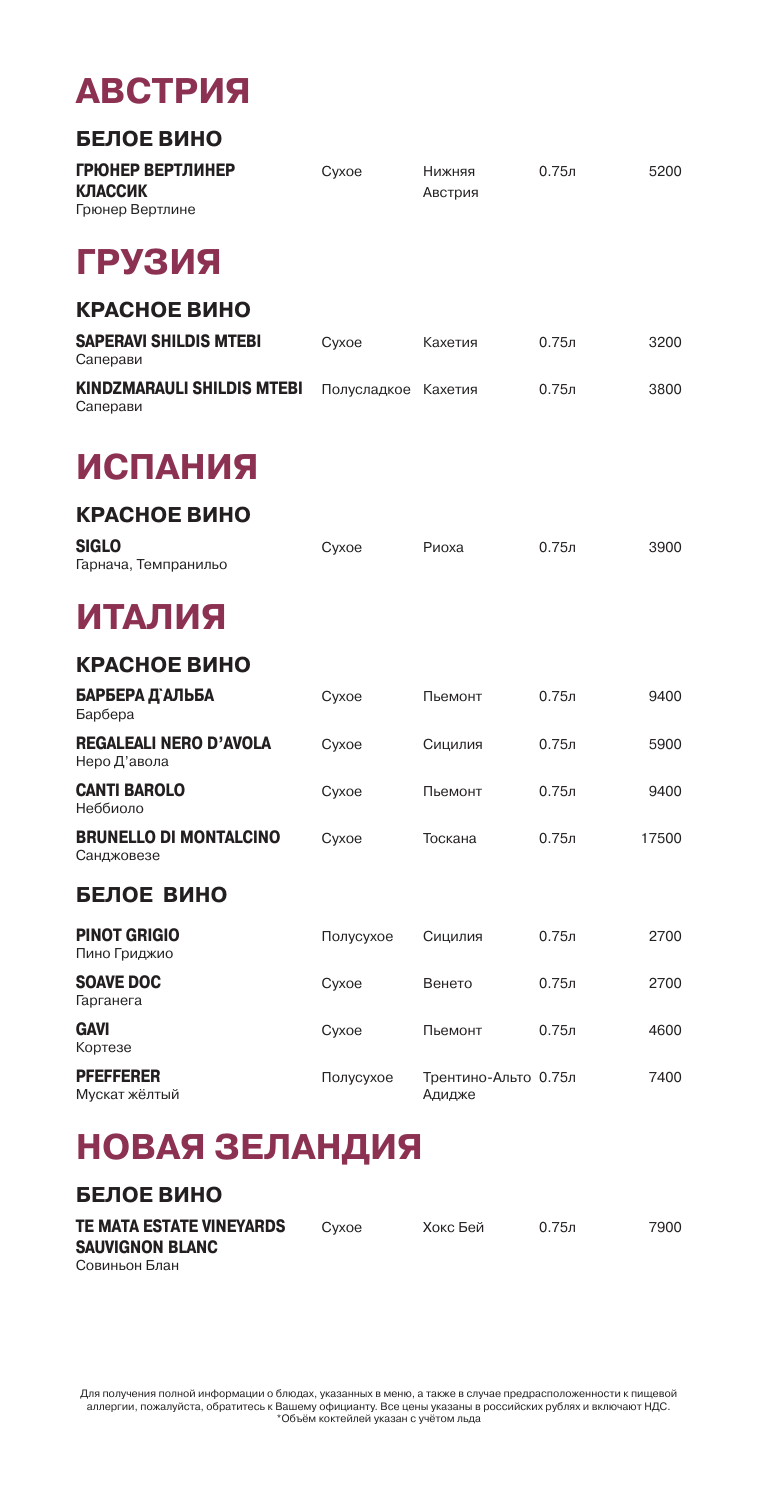### **США**

#### **КРАСНОЕ ВИНО**

| <b>ZINFANDEL</b><br>Зинфандель                                                        | Полусухое | Калифорния            | $0.75$ л          | 4500 |
|---------------------------------------------------------------------------------------|-----------|-----------------------|-------------------|------|
| ЧИЛИ                                                                                  |           |                       |                   |      |
| КРАСНОЕ ВИНО                                                                          |           |                       |                   |      |
| <b>ESTRELLAS CARMENERE,</b><br><b>SANTA CAROLINA</b><br>Карменер                      | Полусухое | Центральная<br>Долина | 0.75 <sub>π</sub> | 3000 |
| БЕЛОЕ ВИНО                                                                            |           |                       |                   |      |
| <b>ESTRELLAS SAUVIGNON BLANC, Полусухое</b><br><b>SANTA CAROLINA</b><br>Совиньон Блан |           | Центральная<br>Долина | 0.75 <sub>π</sub> | 3000 |
| <b>АВСТРАЛИЯ</b>                                                                      |           |                       |                   |      |
| КРАСНОЕ ВИНО                                                                          |           |                       |                   |      |
| <b>CAMDEN PARK SHIRAZ</b><br>Шираз                                                    | Полусухое | Южная<br>Австралия    | 0.75n             | 3400 |
| <b>БЕЛОЕ ВИНО</b>                                                                     |           |                       |                   |      |
| <b>CAMDEN PARK CHARDONNAY</b><br>Шардоне                                              | Полусухое | Южная<br>Австралия    | 0.75 <sub>π</sub> | 3400 |
| КОНЬЯК                                                                                |           |                       |                   |      |
| <b>REMY MARTIN V.S.</b>                                                               |           | 50 мл                 |                   | 690  |

| <b>REMY MARTIN V.S.O.P.</b> | 50 мл | 1640 |
|-----------------------------|-------|------|
| <b>REMY MARTIN X.O.</b>     | 50 мл | 3500 |
| <b>COURVOISIER V.S.</b>     | 50 мл | 1000 |
| <b>COURVOISIER V.S.O.P.</b> | 50 мл | 1500 |
| <b>MONNET V.S.O.P.</b>      | 50 мл | 1130 |
| <b>BARON OTARD V.S.O.P.</b> | 50 мл | 1350 |
| <b>HENNESSY V.S.</b>        | 50 мл | 880  |
| <b>HENNESSY V.S.O.P.</b>    | 50 мл | 1450 |

### **АРМАНЬЯК**

| <b>CLOS MARTIN X.O.</b> | 50 мл | 940 |
|-------------------------|-------|-----|
|                         |       |     |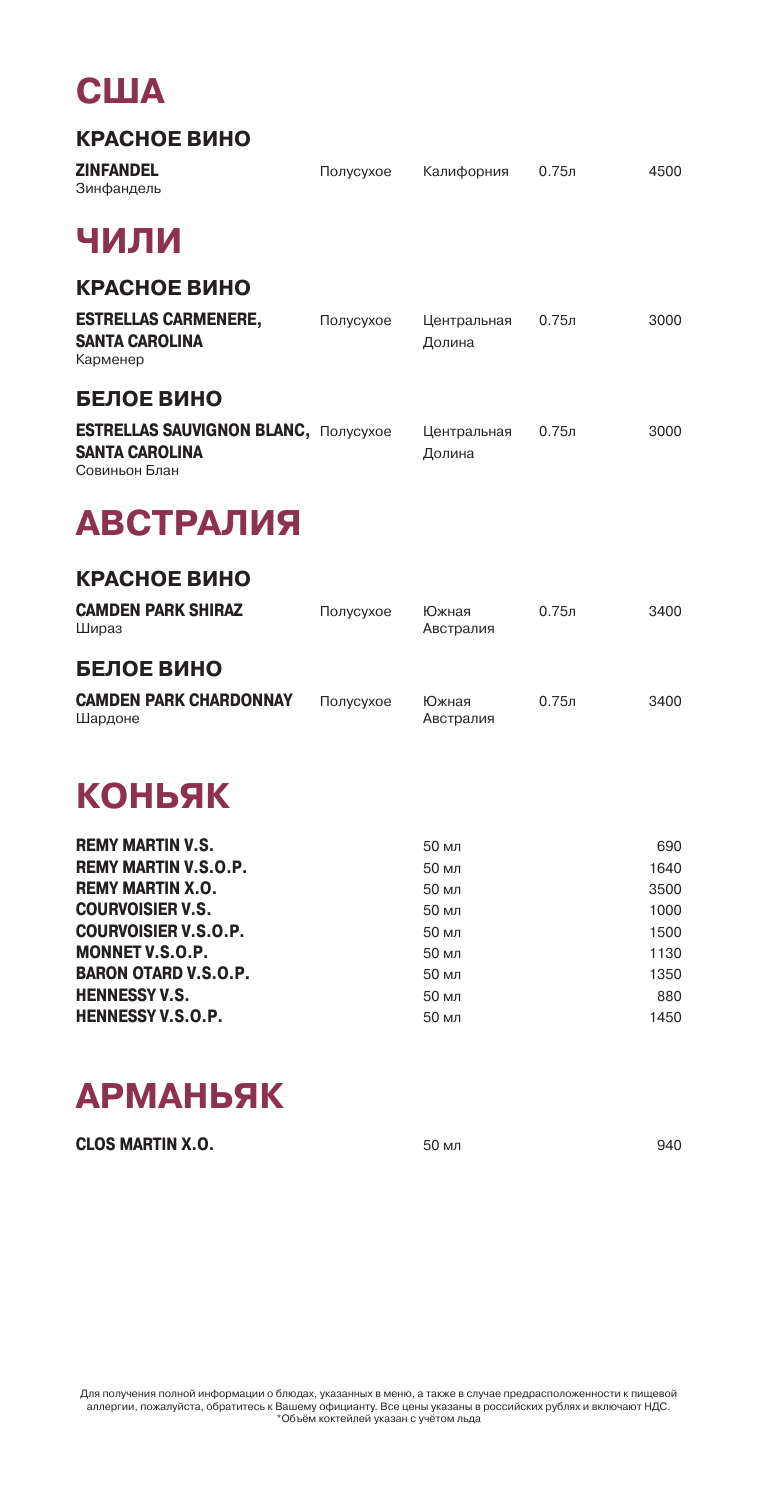### **ПИВО**

#### **РАЗЛИВНОЕ ПИВО**

| <b>BEST BREWS (Best)</b> | $0.3/0.5$ л | 280/420 |
|--------------------------|-------------|---------|
| <b>SPATEN</b>            | $0.3/0.5$ л | 440/720 |
| <b>STELLA ARTOIS</b>     | $0.3/0.5$ л | 330/450 |
| <b>HOEGAARDEN</b>        | $0.3/0.5$ л | 450/790 |

#### **БУТЫЛОЧНОЕ ПИВО**

| <b>BECK'S BLUE</b>       | 0.33 J      | 490 |
|--------------------------|-------------|-----|
| <b>SPATEN DUNKEL</b>     | $0.5 \,\pi$ | 690 |
| <b>HOEGAARDEN BOTTLE</b> | 0.5n        | 490 |
| ДОСТОЭЛЬСКИЙ КРАФТ ИЗДАТ | 0.45 л      | 390 |

### **ВОДКА**

| <b>СТОЛИЧНАЯ</b>              | 50 мл | 190 |
|-------------------------------|-------|-----|
| ЦАРСКАЯ ЗОЛОТАЯ               | 50 мл | 310 |
| РУССКИЙ СТАНДАРТ ОРИГИНАЛЬНЫЙ | 50 мл | 240 |
| РУССКИЙ СТАНДАРТ ПЛАТИНУМ     | 50 мл | 280 |
| <b>БЕЛУГА NOBLE</b>           | 50 мл | 450 |
| <b>ABSOLUT</b>                | 50 мл | 590 |
| <b>ABSOLUT FLAVORED</b>       | 50 мл | 590 |
| <b>ОНЕГИН</b>                 | 50 мл | 480 |

### **РОМ**

| <b>BACARDI CARTA BLANCA</b>       | 50 мл | 520  |
|-----------------------------------|-------|------|
| <b>BACARDI CARTA ORO</b>          | 50 мл | 540  |
| <b>BACARDI OAKHEART</b>           | 50 мл | 540  |
| <b>BACARDI CARTA NEGRA</b>        | 50 мл | 540  |
| <b>CAPTAIN MORGAN SPICED GOLD</b> | 50 мл | 520  |
| <b>CAPTAIN MORGAN BLACK</b>       | 50 мл | 520  |
| <b>BARCELO DORADO</b>             | 50 мл | 540  |
| <b>BARCELO ANEJO</b>              | 50 мл | 540  |
| <b>BARCELO IMPERIAL</b>           | 50 мл | 590  |
| <b>HAVANA CLUB 3 Y.O.</b>         | 50 мл | 590  |
| <b>HAVANA CLUB 7 Y.O.</b>         | 50 мл | 690  |
| <b>BRUGAL ANEJO</b>               | 50 мл | 590  |
| <b>ZACAPA 23 Y.O.</b>             | 50 мл | 1200 |
|                                   |       |      |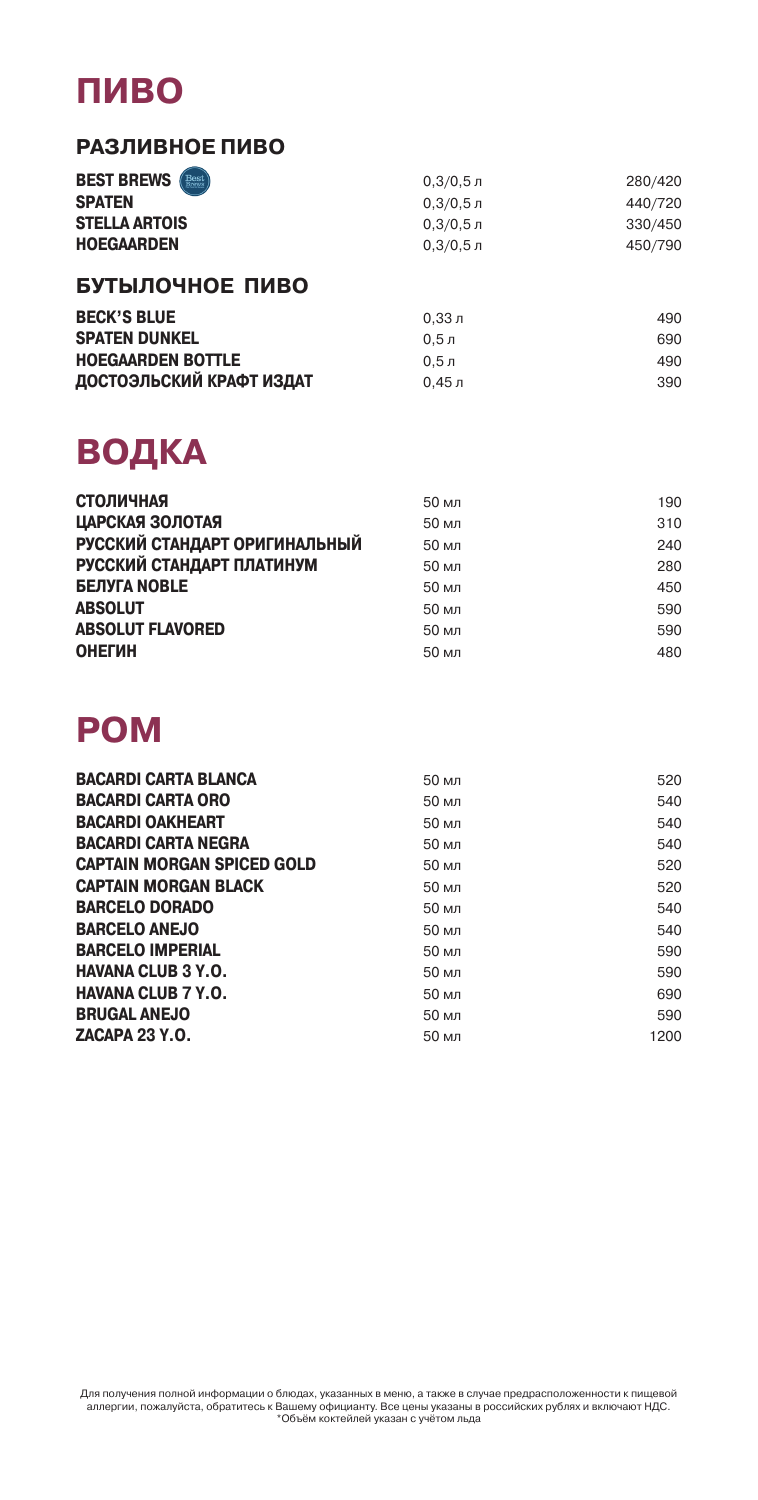### **ВИСКИ**

| <b>ИРЛАНДИЯ</b>                   |       |      |
|-----------------------------------|-------|------|
| <b>JAMESON</b>                    | 50 мл | 650  |
| <b>KILBEGGAN</b>                  | 50 мл | 640  |
| <b>BUSHMILLS ORIGINAL</b>         | 50 мл | 620  |
| <b>BUSHMILLS 10 Y.O.</b>          | 50 мл | 790  |
| <b>ШОТЛАНДИЯ</b>                  |       |      |
| <b>FAMOUS GROUSE</b>              | 50 мл | 530  |
| <b>BALLANTINE'S</b>               | 50 мл | 530  |
| <b>CHIVAS REGAL 12 Y.O.</b>       | 50 мл | 990  |
| <b>CHIVAS REGAL 18 Y.O.</b>       | 50 мл | 1590 |
| <b>MACALLAN 12 Y.O.</b>           | 50 мл | 1250 |
| <b>MACALLAN 15 Y.O.</b>           | 50 мл | 2250 |
| <b>GRANTS</b>                     | 50 мл | 430  |
| <b>MONKEY SHOULDER</b>            | 50 мл | 990  |
| <b>AUCHENTOSHAN AMERICAN OAK</b>  | 50 мл | 740  |
| <b>DALWHINNIE 15 Y.O.</b>         | 50 мл | 1250 |
| <b>DEWAR'S 12 Y.O.</b>            | 50 мл | 750  |
| <b>DEWAR'S 18 Y.O.</b>            | 50 мл | 1100 |
| <b>GLENFIDDICH 12 Y.O.</b>        | 50 мл | 1250 |
| <b>GLENMORANGIE 10 Y.O.</b>       | 50 мл | 1150 |
| TALISKER 10 Y.O.                  | 50 мл | 960  |
| LAGAVULIN 16 Y.O.                 | 50 мл | 1360 |
| <b>ABERFELDY 12 Y.O.</b>          | 50 мл | 1200 |
| <b>ABERFELDY 21 Y.O.</b>          | 50 мл | 2900 |
| США                               |       |      |
| JIM BEAM                          | 50 мл | 510  |
| <b>JIM BEAM APPLE</b>             | 50 мл | 460  |
| <b>JIM BEAM RED STAG</b>          | 50 мл | 460  |
| <b>JACK DANIELS</b>               | 50 мл | 720  |
| <b>JACK DANIELS SINGLE BARREL</b> | 50 мл | 1100 |
| <b>MAKER'S MARK</b>               | 50 мл | 690  |
| ЯПОНИЯ                            |       |      |
| YAMAZAKI 12 Y.O.                  | 50 мл | 2200 |

### **БРЕНДИ**

| <b>APAPAT 5*</b> | 50 мл | 390 |
|------------------|-------|-----|
| <b>METAXA 7*</b> | 50 мл | 560 |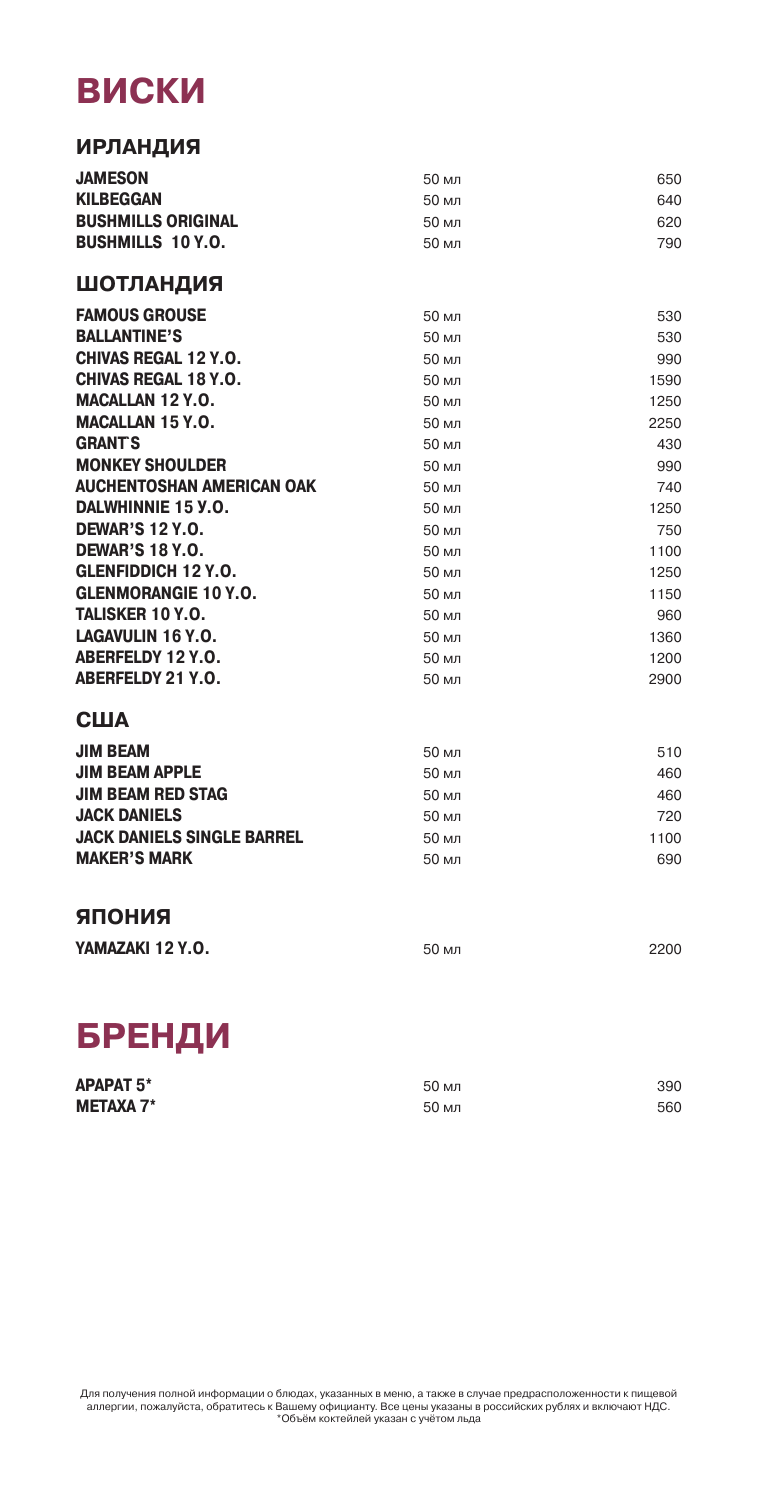### **ТЕКИЛА**

| <b>SAUZA SILVER</b>         | 50 мл | 690  |
|-----------------------------|-------|------|
| <b>SAUZA GOLD</b>           | 50 мл | 690  |
| <b>JOSE CUERVO REPOSADO</b> | 50 мл | 760  |
| <b>CAZADORES REPOSADO</b>   | 50 мл | 1090 |
| <b>CAZADORES ANEJO</b>      | 50 мл | 1390 |
|                             |       |      |
| ДЖИН                        |       |      |

| <b>BOMBAY SAPPHIRE</b> | 50 мл | 790 |
|------------------------|-------|-----|
| <b>HENDRICK'S</b>      | 50 мл | 840 |

### **ШНАПС**

| <b>КАММER-KIRSCH, МАЛИНА</b>       | 50 мл | 450. |
|------------------------------------|-------|------|
| <b>КАММЕR-КIRSCH, ГРУША-ЯБЛОКО</b> | 50 мл | 450  |
| PALIRNA, СЛИВОВИЦА                 | 50 мл | 450  |

### **ГРАППА**

| «VITE D'ORO» CLASSICA | 50 мл | 590 |
|-----------------------|-------|-----|
|                       |       |     |

### **ВЕРМУТ**

| <b>MARTINI BIANCO</b>    | 50 мл | 290 |
|--------------------------|-------|-----|
| <b>MARTINI ROSATO</b>    | 50 мл | 290 |
| <b>MARTINI ROSSO</b>     | 50 мл | 290 |
| <b>MARTINI EXTRA DRY</b> | 50 мл | 290 |

### **ЛИКЕРЫ**

| <b>COINTREAU</b>        | 50 мл | 370 |
|-------------------------|-------|-----|
| <b>MALIBU</b>           | 50 мл | 370 |
| <b>AMARETTO</b>         | 50 мл | 370 |
| <b>APEROL</b>           | 50 мл | 370 |
| <b>SAMBUCA</b>          | 50 мл | 370 |
| <b>BAILEYS</b>          | 50 мл | 460 |
| <b>BECHEROVKA</b>       | 50 мл | 490 |
| <b>CAMPARI</b>          | 50 мл | 370 |
| <b>DRAMBUIE</b>         | 50 мл | 590 |
| <b>KAHLUA</b>           | 50 мл | 460 |
| <b>JAGERMEISTER</b>     | 50 мл | 520 |
| <b>SOUTHERN COMFORT</b> | 50 мл | 370 |
| <b>GALLIANO</b>         | 50 мл | 560 |
| <b>LIMONCELLO</b>       | 50 мл | 370 |
| <b>MIDORI</b>           | 50 мл | 690 |
| <b>GRAND MARNIER</b>    | 50 мл | 490 |
| <b>ABSENT XENTA</b>     | 50 мл | 540 |
|                         |       |     |

Для получения полной информации о блюдах, указанных в меню, а также в случае предрасположенности к пищевой<br>аллергии, пожалуйста, обратитесь к Вашему официанту. Все цены указаны в российских рублях и включают НДС.<br>Мобей мо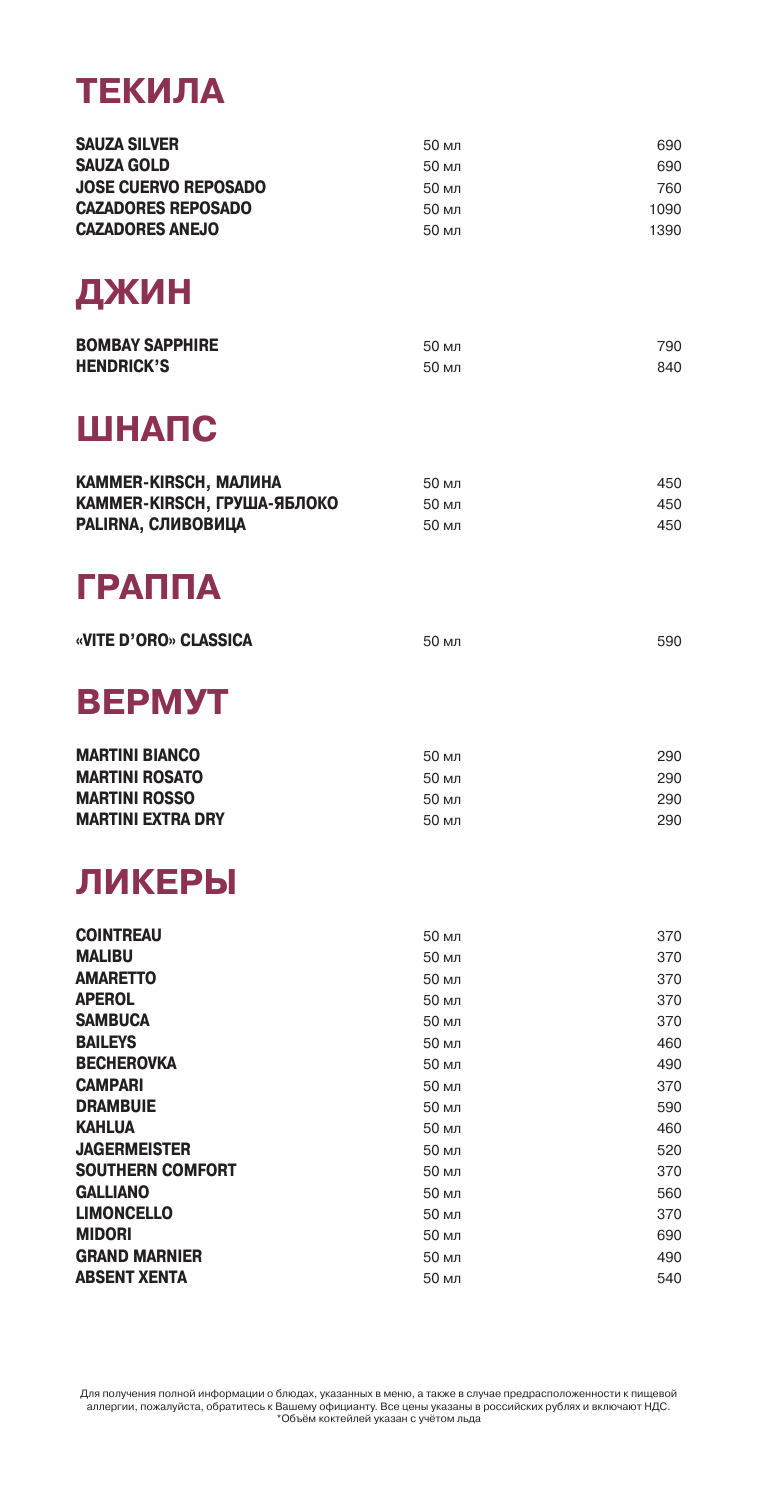# **КОКТЕЙЛИ**

| <b>APEROL SPRITZ</b><br>Апероль, игристое вино, минеральная вода                                                                  | 50 мл | 590 |
|-----------------------------------------------------------------------------------------------------------------------------------|-------|-----|
| <b>NEGRONI</b><br>Джин, Мартини Россо, Кампари                                                                                    | 50 мл | 590 |
| <b>MANHATTAN</b><br>Виски, мартини Россо, биттер Ангостура                                                                        | 50 мл | 740 |
| <b>COSMOPOLITAN</b><br>Водка, ликер Трипл Сек, клюква, лимонный сок                                                               | 50 мл | 390 |
| <b>WHITE RUSSIAN</b><br>Водка, ликер Калуа, сливки                                                                                | 50 мл | 390 |
| PINA COLADA<br>Светлый ром, кокосовый сироп, ананасовый сок,<br>сливки, взбитые сливки                                            | 50 мл | 640 |
| <b>SINGAPORE SLING</b><br>Джин, ликер Драмбуи, ликер Трипл Сек, сироп Гренадин,<br>лимонный сок, ананасовый сок, биттер Ангостура | 50 мл | 610 |
| <b>POMEGRANTE CAMPARI</b><br>Малиновый шнапс, ликёр Кампари, сироп, лёд                                                           | 50 мл | 560 |
| <b>MOJITO</b><br>Светлый ром, свежая мята, лайм,<br>минеральная вода, сахарный сироп                                              | 50 мл | 620 |
| <b>OLD FASHIONED</b><br>Бурбон, сахар тростниковый, биттер Ангостура                                                              | 50 мл | 550 |
| <b>GOLDEN DREAM</b><br>Ликер Трипл Сек, ликер Гальяно, апельсиновый сок, сливки                                                   | 50 мл | 520 |
| <b>CLOCKWORK</b><br>Ром, яблочный ликёр, лимонный фреш,<br>сироп, свежие яблоки, лёд                                              | 50 мл | 590 |
| <b>ALMOND GRAPPA</b><br>Граппа, сироп, лимонный фреш, яичный белок, лёд                                                           | 50 мл | 840 |
| <b>LONG ISLAND ICED TEA</b><br>Водка, джин, текила, ром,<br>ликер Трипл Сек, пепси, лимон                                         | 50 мл | 890 |
| <b>PEACH GIN</b><br>Джин, сироп, персиковый ликёр,<br>лимонный фреш, яичный белок                                                 | 50 мл | 450 |
| <b>SAMBUCA CACAO</b><br>Самбука, какао-ликёр, банановый сироп, лимонный фреш                                                      | 50 мл | 460 |
| <b>MARGARITA</b><br>Текила, ликер Трипл Сек, сахарный сироп, сок лайма                                                            | 50 мл | 960 |
| <b>LEMONY SNICKET</b><br>Ром, лимонный фреш, сок, ликер Лимончелло, сироп                                                         | 50 мл | 760 |
| <b>STRAWBERRY MARGARITA</b><br>Текила, ликер Трипл Сек, сок лайма,<br>клубничное пюре, клубничный сироп                           | 50 мл | 890 |
| <b>DAIQUIRI</b><br>Светлый ром, сок лайма, сахарный сироп                                                                         | 50 мл | 520 |
| <b>BERRY DAIQUIRI</b><br>Ром, сироп, ликёр, фруктовое пюре, лаймовый фреш                                                         | 50 мл | 890 |
| <b>B-52</b><br>Калуа, Бейлиз, Куантро                                                                                             | 50 мл | 560 |
| FLASHBACK<br>Ликер черная смородина, лимонный сок, Ягермайстер                                                                    | 50 мл | 420 |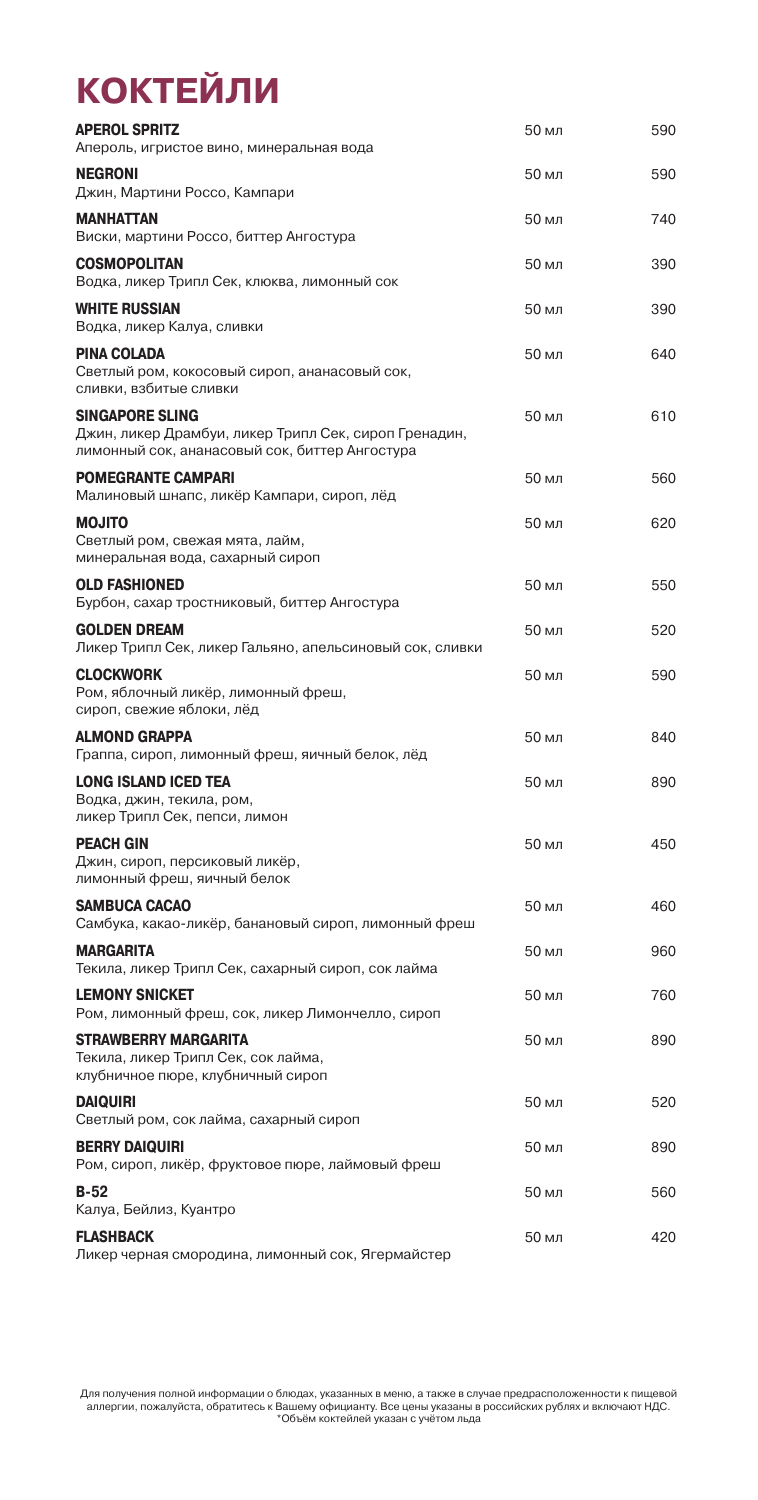# **ГОРЯЧИЕ КОКТЕЙЛИ**

| ГЛИНТВЕЙН НА КРАСНОМ ВИНЕ | 200 мл | 390 |
|---------------------------|--------|-----|
| ГЛИНТВЕЙН НА БЕЛОМ ВИНЕ   | 200 мл | 390 |
| <b>IRISH COFFEE</b>       | 200 мл | 670 |
| <b>BAILEYS COFFEE</b>     | 200 мл | 640 |

## **БЕЗАЛКОГОЛЬНЫЕ КОКТЕЙЛИ**

| <b>PINA COLADA</b>               | 300 мл            | 360 |
|----------------------------------|-------------------|-----|
| <b>MOJITO</b>                    | 300 мл            | 260 |
| <b>ГЛИНТВЕЙН</b>                 | 200 мл            | 260 |
| МОЛОЧНЫЙ КОКТЕЙЛЬ В АССОРТИМЕНТЕ | $300 \text{ м}$ л | 350 |
| ваниль, клубника, шоколад        |                   |     |

### **ДОМАШНИЕ ЛИМОНАДЫ**

| ЛИМОННЫЙ                 | 300/1000 мл | 240/620 |
|--------------------------|-------------|---------|
| <b>КЛУБНИЧНЫЙ</b>        | 300/1000 мл | 240/620 |
| <b>ОГУРЕЧНЫЙ</b>         | 300/1000 мл | 240/620 |
| КИВИ-МАРАКУЙЯ            | 300/1000 мл | 290/790 |
| X<br>ЛИЧИ-ЗЕЛЕНОЕ ЯБЛОКО | 300/1000 мл | 290/790 |
| <b>МАЛИНА-БАЗИЛИК</b>    | 300/1000 мл | 290/790 |

### **БЕЗАЛКОГОЛЬНЫЕ НАПИТКИ**

#### **МИНЕРАЛЬНАЯ ВОДА**

| САН БЕНЕДЕТТО С ГАЗОМ<br>САН БЕНЕДЕТТО БЕЗ ГАЗА<br><b>AKBA PYCCA C FA30M</b><br><b>AKBA PYCCA BE3 FA3A</b><br><b>BORJOMI</b> | 250/750 мл<br>250/750 мл<br>500 мл<br>500 мл<br>500 мл                  | 390/790<br>390/790<br>290<br>290<br>420 |
|------------------------------------------------------------------------------------------------------------------------------|-------------------------------------------------------------------------|-----------------------------------------|
| ГАЗИРОВАННЫЕ НАПИТКИ                                                                                                         |                                                                         |                                         |
| <b>PEPSI</b><br>7UP<br><b>MIRINDA</b><br><b>EVERVESS</b>                                                                     | 0.25 <sub>π</sub><br>0.25 <sub>π</sub><br>$0,25$ л<br>0.25 <sub>π</sub> | 190<br>190<br>190<br>190                |
| <b>COK B ACCOPTIMEHTE</b><br>ЯБЛОКО, АПЕЛЬСИН, ГРЕЙПФРУТ<br>ВИШНЯ, ТОМАТ, АНАНАС, ПЕРСИК                                     | 0.2n                                                                    | 140                                     |
| <b>МОРС ЯГОДНЫЙ</b>                                                                                                          | 0.2 <sub>π</sub>                                                        | 140                                     |
| СВЕЖЕВЫЖАТЫЙ СОК<br><b>B ACCOPTIMEHTE</b><br><b>GEBAVA ABEBI AUU</b>                                                         | 0.2n                                                                    | 350                                     |

**ЯБЛОКО, АПЕЛЬСИН, ГРЕЙПФРУТ, МОРКОВЬ**